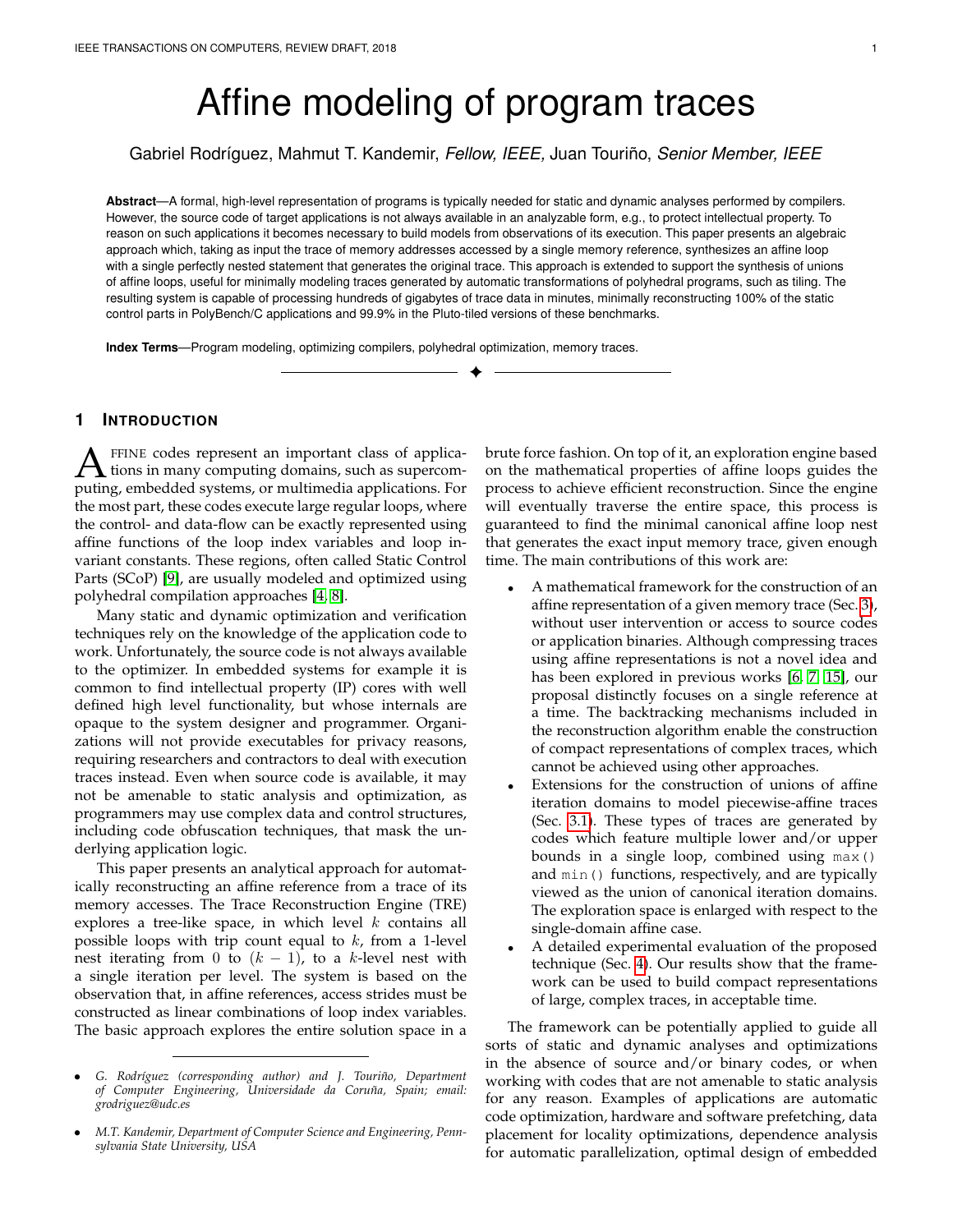memory systems for locality, or trace compression. These applications are discussed in depth in Sec. [5,](#page-6-0) along with the related work.

This article builds on an earlier work [\[22\]](#page-7-6), which covered the reconstruction of single-domain affine traces only. The approach in the current paper handles the general class of affine programs using unions of affine domains. New experimentation has been conducted modeling piecewiseaffine traces, and previous experiments have been revised.

# **2 PROBLEM FORMULATION**

In the general case, the memory trace of a program contains all the memory accesses issued by its entire execution, including multiple loop and non-loop sections. In this paper it is assumed that each entry in the trace is labeled using an identifier of the instruction issuing the access, e.g., its memory address as done by Intel's Pin Tool [\[17\]](#page-7-7). The address stream generated by each memory instruction is analyzed separately. A mechanism to detect and extract loop sections in the trace [\[16,](#page-7-8) [18\]](#page-7-9) may be used if a single instruction may appear in different loop scopes.

A general affine statement can be written as:

$$
\mathbf{DO} \quad i_1 = \max(\ldots, l_{1,x}(\overrightarrow{\tau}), \ldots), \quad \min(\ldots, u_{1,x}(\overrightarrow{\tau}), \ldots)
$$
\n
$$
\vdots
$$
\n
$$
\mathbf{DO} \quad i_D = \max(\ldots, l_{D,x}(\overrightarrow{\tau}), \ldots), \quad \min(\ldots, u_{D,x}(\overrightarrow{\tau}), \ldots)
$$
\n
$$
V[f_1(\overrightarrow{\tau})] \ldots [f_N(\overrightarrow{\tau})]
$$

where  $\{l_{(i,:)}, u_{(i,:)}; 0 \leq j \leq D\}$  are affine functions with rational coefficients $^1$  $^1$ ;  $\{f_j(i_1,\ldots,i_D),\,0< j\leq N\}$  is the set of affine functions that converts a given point in the iteration space of the loop to a point in the data space of  $V$ ; and  $\overrightarrow{v}^k = \{i_1^k, \ldots, i_D^k\}^T$  is a column vector which encodes the state of each iteration variable for the  $k^{th}$  execution of V. For simplicity, we denote  $l_j^k = max(\ldots, l_{j,x}(\overrightarrow{v}^k), \ldots)$  and  $u_j^k = min(\ldots, u_{j,x}(\vec{\tau}^k), \ldots)$ . Iteration bounds are assumed to be inclusive. Since each  $f_j$  is affine, the access can be rewritten as:

<span id="page-1-2"></span>
$$
V[f_1(\overrightarrow{\tau})] \dots [f_N(\overrightarrow{\tau})] = V[c_0 + i_1c_1 + \dots + i_Dc_D]
$$
 (1)

where  $V$  is the base address of the array,  $c_0$  is a constant stride, and each  $\{c_j, 0 \lt j \leq D\}$  is the *coefficient* of the loop index  $i_j$ , and must account for the dimensionality of the original array<sup>[2](#page-1-1)</sup>.

During the execution of the loop, the access to  $V$  will orderly issue the addresses corresponding to  $V(\overrightarrow{i})$ ,  $V(\overrightarrow{i})^2$ ), etc. These addresses will be registered in the trace file together with the instruction issuing them.

## <span id="page-1-5"></span>**2.1 Geometrical Considerations**

In the polyhedral approach, each iteration of the former loop is modeled as an integer point in the D-dimensional space. The set of all loop iterations is then the intersection of an affine lattice and an integer polyhedron, resulting in a  $Z$ -polyhedron [\[11\]](#page-7-10). Each of the F faces of a polyhedron can be identified with a hyperplane which divides the D-dimensional Euclidean space in two, and thus the  $Z$ polyhedron can be seen as the intersection of  $F$  half-spaces. In the context of the polyhedral model, each of the  $F$  faces corresponds to a lower or upper bound of an iteration index of the loop nest. In the following we will refer to these as the lower/upper bounds hyperplanes.

Consider two consecutive accesses,  $V(\vec{v}^k)$  and  $V(\overrightarrow{i}^{k+1})$ , and assume that the loop index values in  $\overrightarrow{i}^k$ and the upper and lower bounds functions are known. The values in  $\frac{1}{l}k+1$  can be readily calculated as follows:

1) Index  $i_j$  will be reset if itself, and all inner indices, have reached their respective iteration upper bounds. Geometrically,  $i_j^{k+1} = l_j^{k+1}$  *iff*  $\overline{\tau}^k$  lies on an edge formed by the union of the upper bounds hyperplanes of the iteration polyhedron for dimension j and inner dimensions  $(j + 1), \ldots, D$ :

$$
(\forall x, j \le x \le D, u_x^k = 0)
$$

2) Index  $i_j$  will increase by 1 if it has not yet reached its iteration upper bound, but all inner indices have. Geometrically,  $i_j^{k+1} = i_j^k + 1$  *iff*  $\overrightarrow{v}^k$  lies on an edge formed by the union of the upper bounds hyperplanes of the iteration polyhedron for inner dimensions  $(j + 1), \ldots, D$ , but not on the hyperplane which serves as the upper bounds for dimension  $j$ :

$$
(\forall x, j < x \le D, u_x^k = 0) \land \left(u_j^k > 0\right)
$$

3) In any other case, there are inner indices which have not yet reached their upper bounds, and therefore  $i_j^{k+1} = i_j^k$ .

<span id="page-1-4"></span>**Definition 2.1.** *A set of indices built complying with these conditions will be referred to as a set of sequential indices.*

Consequently, the instantaneous variation of loop index  $i_j$  between iterations  $k$  and  $(k + 1)$ ,  $\delta_j^k = (i_j^{k+1} - \tilde{i}_j^k)$ , can only take one of three possible values:

- 1)  $i_j$  is reset to  $l_j^{k+1} \Rightarrow \delta_j^k = l_j^{k+1} i_j^k$ <br>2)  $i_j$  is increased by one  $\Rightarrow \delta_j^k = 1$
- 
- 3)  $i_j$  does not change  $\Rightarrow \delta_j^k = 0$

<span id="page-1-3"></span>**Lemma 2.2.** *The stride between two consecutive accesses*  $\sigma^k =$  $V(\overrightarrow{i}^{k+1}) - V(\overrightarrow{i}^k)$  is a linear combination of the coefficients of *the loop indices.*

*Proof.* Using Eq. [\(1\)](#page-1-2),  $\sigma^k$  can be rewritten as:

$$
\sigma^{k} = V + (c_{0} + c_{1}i_{1}^{k+1} + \dots + c_{D}i_{D}^{k+1}) - V + (c_{0} + c_{1}i_{1}^{k} + \dots + c_{D}i_{D}^{k}) =
$$
  
=  $c_{1}\delta_{1}^{k} + \dots + c_{D}\delta_{D}^{k} = \overrightarrow{\sigma}\overrightarrow{\delta}^{k}$ 

The single-domain integer affine class of loops is sufficient to model all the memory references in the Poly-Bench/C benchmarks [\[20\]](#page-7-11). An efficient algorithm to minimally reconstruct this class of loops is given in Sec. [3.](#page-2-0)

<span id="page-1-0"></span><sup>1.</sup> We use  $u(\vec{v})$  to simplify notation, even though we should formally write  $u(i_1, \ldots, i_{j-1})$ . Coefficients of out-of-scope indices are assumed to be 0. The same notation is applied to lower bounds.

<span id="page-1-1"></span><sup>2.</sup> For instance, an access  $A[2 * i][j]$  to an array  $A[N][M]$  can be rewritten as  $A[(2 * M) * i + j]$ , where  $c_i = 2M$  accounts for both the constant multiplying  $i$  in the original access  $(2)$ , and the size of the fastest changing dimension (M).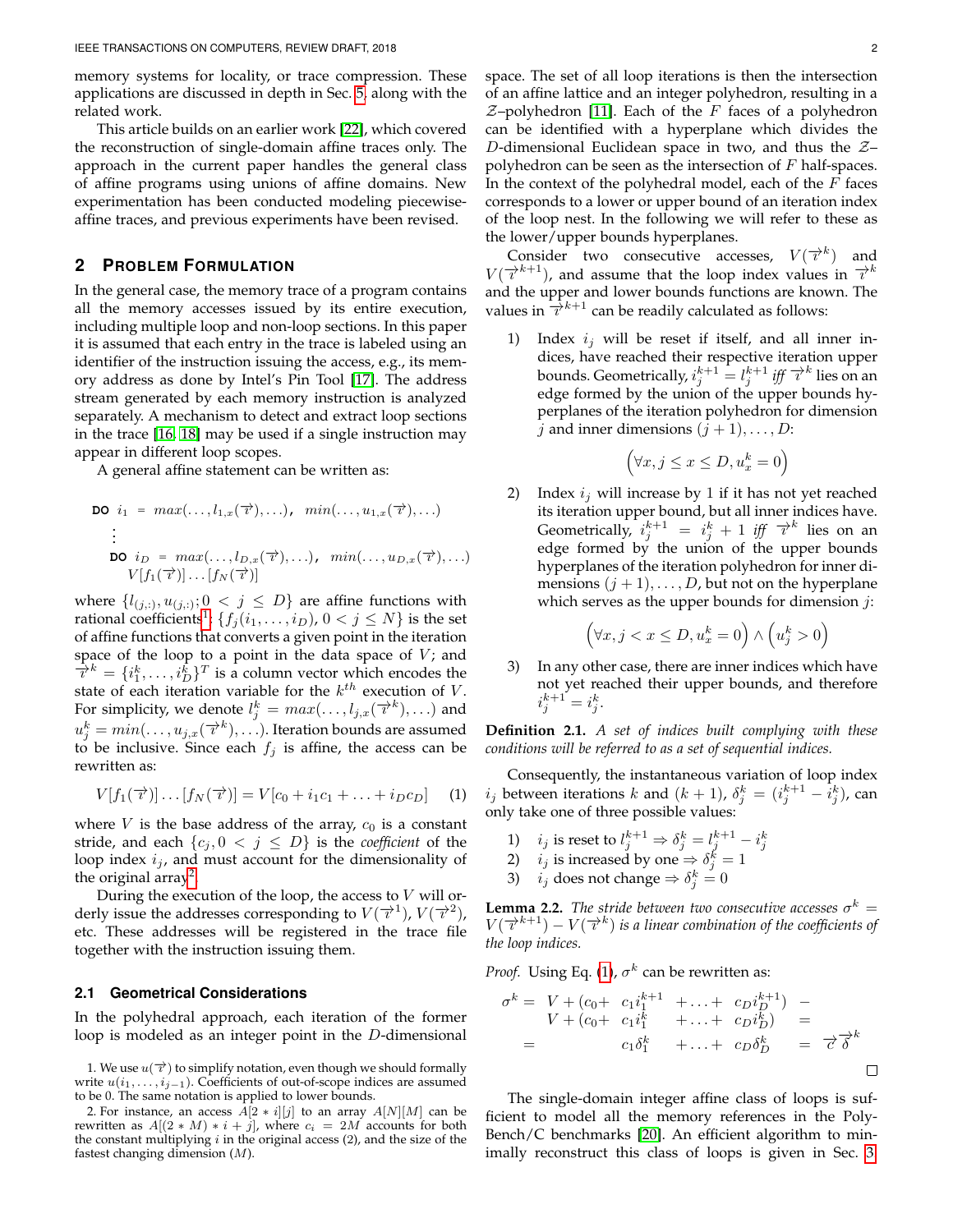Section [3.1](#page-2-1) details the necessary considerations to consider the general class of affine loops (i.e., using union of iteration domains). While piecewise-affine loops are scarcely used in hand-written codes, they often appear when automatically applying compiler optimizations such as polyhedral loop tiling [\[10,](#page-7-12) [24\]](#page-7-13).

# <span id="page-2-0"></span>**3 LOOP SYNTHESIS**

The proposed synthesis method is essentially a guided exploration of the potential solution space, driven by the first-order differences of the addresses accessed by a given instruction, i.e., the access strides. Each node in this space represents a convex polyhedron which corresponds to a portion of the entire trace to be reconstructed. The possible paths forward from each node are all the convex polyhedra in which a single point has been added with respect to said node. A geometrical depiction of this concept is shown in Fig. [1,](#page-3-0) and a more general view is given in Fig. [2.](#page-3-1) Starting from the root, a trivial loop which generates the first two accesses in the trace, the TRE incorporates one access to the reconstructed loop in each step, until it finds a solution for the entire trace or determines that no affine loop is capable of generating the input memory trace. The algorithm builds the minimal loop capable of generating the observed access trace<sup>[3](#page-2-2)</sup>. This section develops the algebraic tools that allow to efficiently traverse the solution space.

Let  $\mathcal{A} = \{a_1, \ldots, a_P\} = \left\{V(\overrightarrow{\iota}^1), \ldots, V(\overrightarrow{\iota}^P)\right\}$  be the sequence of addresses generated by a single reference in a single loop scope, extracted from the execution trace. The reconstruction algorithm iteratively constructs a solution  $S_D^P = \{ \overrightarrow{c}, \mathbf{U}, \overrightarrow{w} \}$ , which generates A using D nested loops. The components of this solution are defined as follows:

- Vector  $\vec{c} \in \mathbb{Z}^D$  of coefficients of loop indices.
- Matrix  $\mathbf{U} \in \mathbb{Z}^{F \times D}$ , and vector  $\overrightarrow{w} \in \mathbb{Z}^{F}$ , the upper bounds matrix and vector, respectively.

The iteration domain **I** is an integer polyhedron with  $F$ bounding hyperplanes containing the iteration vectors  $\overrightarrow{v} \in$  $\mathbb{Z}^D$  such that:

$$
\mathbf{U}\overrightarrow{v}+\overrightarrow{w}\geq \overrightarrow{0}^{T}
$$
 (2)

where each row  $U_{(j,:)}$  of the bounds matrix encodes the coefficients of the  $j^{th}$  bounds hyperplane, while  $w_j$  contains its independent term.

The access strides generated by a valid solution  $\mathcal{S}_{D}^{P}$  must match the input access trace. Using Lemma [2.2](#page-1-3) this can be expressed as:

$$
\overrightarrow{c}\mathbf{I} = \mathcal{A} \Leftrightarrow \overrightarrow{c}(\overrightarrow{v}^{k+1} - \overrightarrow{v}^k) = \overrightarrow{c}\overrightarrow{\delta}^k = \sigma^k, \forall k \in [1, P)
$$

The proposed synthesis method proceeds iteratively, constructing partial solutions for incrementally larger parts of A. The first partial solution is built as follows:

$$
\mathcal{S}_1^2 = \left\{ \overrightarrow{c} = \begin{bmatrix} \sigma^1 \end{bmatrix}, \mathbf{U} = \begin{bmatrix} 1 \\ -1 \end{bmatrix}, \overrightarrow{w} = \begin{bmatrix} 0, 1 \end{bmatrix} \right\}
$$
 (3)

<span id="page-2-2"></span>3. For example, a 2-level loop with indices  $i$  and  $j$  might iterate sequentially over the elements in array  $A[N][M]$  if the upper bounds are defined as  $u_i = N$ ,  $u_j = M$  and the access is  $V[i * M + j]$ . This can be rewritten as a 1-level loop with index i, using  $u_i = N * M$  and access  $V[i]$ .

or, equivalently:

$$
\begin{array}{rcl}\n\text{DO} & i_1 = 0, & 1 \\
a_1 + \sigma^1 i_1\n\end{array}
$$

Starting from this first partial solution the engine begins working, gradually increasing its size, until it reaches a solution for the entire trace. Upon processing access  $a_{k+1}$ , the algorithm first calculates the observed access stride,  $\sigma^k = a_{k+1} - a_k$ , and builds a diophantine linear equation system based on Lemma [2.2](#page-1-3) to discover the potential indices  $\overrightarrow{v}^{k+1}$  which generate an access stride that is equal to the observed one:

$$
\overrightarrow{c}(\overrightarrow{\imath}^{k+1} - \overrightarrow{\imath}^k) = \sigma^k \Rightarrow (\overrightarrow{c}^T \overrightarrow{c}) \overrightarrow{\delta}^k = \overrightarrow{c}^T \sigma^k \qquad (4)
$$

where  $(\overrightarrow{c}^T \overrightarrow{c}) \in \mathbb{Z}^{D \times D}$  is the system matrix, and  $\overrightarrow{\delta}^k \in$  $\mathbb{Z}^D$  is the solution. There are two possible situations when solving this system:

- 1) The system has one or more integer solutions. In this case, for each solution  $\overrightarrow{\delta}^k$ , the new index  $\frac{\partial^2 k}{\partial t^2} + \frac{\partial^2 k}{\partial t^2} + \frac{\partial^2 k}{\partial t^2}$ , which must be sequential to  $\frac{\partial^2 k}{\partial t^2}$ , is calculated. U,  $\vec{w}$ , and  $\vec{c}$  remain unchanged. Each of these solutions must be explored independently.
- 2) The system has no solution generating a sequential index. In this case, it is always possible to incorporate the next element in the trace by increasing the dimensionality of the synthesized loop. Because of the added computational complexity associated to dimensionality increases, the system may decide to backtrack to a previously generated partial solution, as explained in Sec. [3.2.](#page-4-1)

Although this diophantine system has infinite solutions in the general case, the actual number of valid solutions is limited by Def. [2.1.](#page-1-4) In fact, in order for the newly computed  $\overrightarrow{v}^{k+1}$  to be sequential to  $\overrightarrow{v}^k$ , only D valid solutions exist, each of them of the form:

<span id="page-2-3"></span>
$$
\left\{ \begin{bmatrix} \ldots & i_{j-1}^k & i_j^k + 1 & l_{j+1}^{k+1} & \ldots \end{bmatrix}, 0 < j \le D \right\} \tag{5}
$$

This property allows a very efficient exploration of the solution space. However, the total number of generated alternatives is still large enough that traversing the solution space in a breadth-first fashion is not practical. The following guidance heuristic is incorporated: the system assumes the currently computed iteration polyhedron bounds to be correct, and explores the iteration index  $\overrightarrow{v}^{k+1}$  generated by applying the rules in Sec. [2.1.](#page-1-5) If the generated index matches the next element in the trace, the exploration continues. Only if this fails will the engine generate the diophantine system and test all its possible valid solutions.

#### <span id="page-2-1"></span>**3.1 Computing Piecewise-Affine Iteration Bounds**

When the guidance heuristic described in the previous section fails, the generated  $\overrightarrow{\tau}^{k+1}$  will not be the one predicted by the current iteration bounds. U and  $\overrightarrow{w}$  will need to be recomputed to ensure that the synthesized loop corresponds to the explored set of indices. This is done by recomputing the bounds hyperplanes which are not coherent with the newly generated iteration point iteratively, rotating the hyperplane in each step so that it contains the point furthest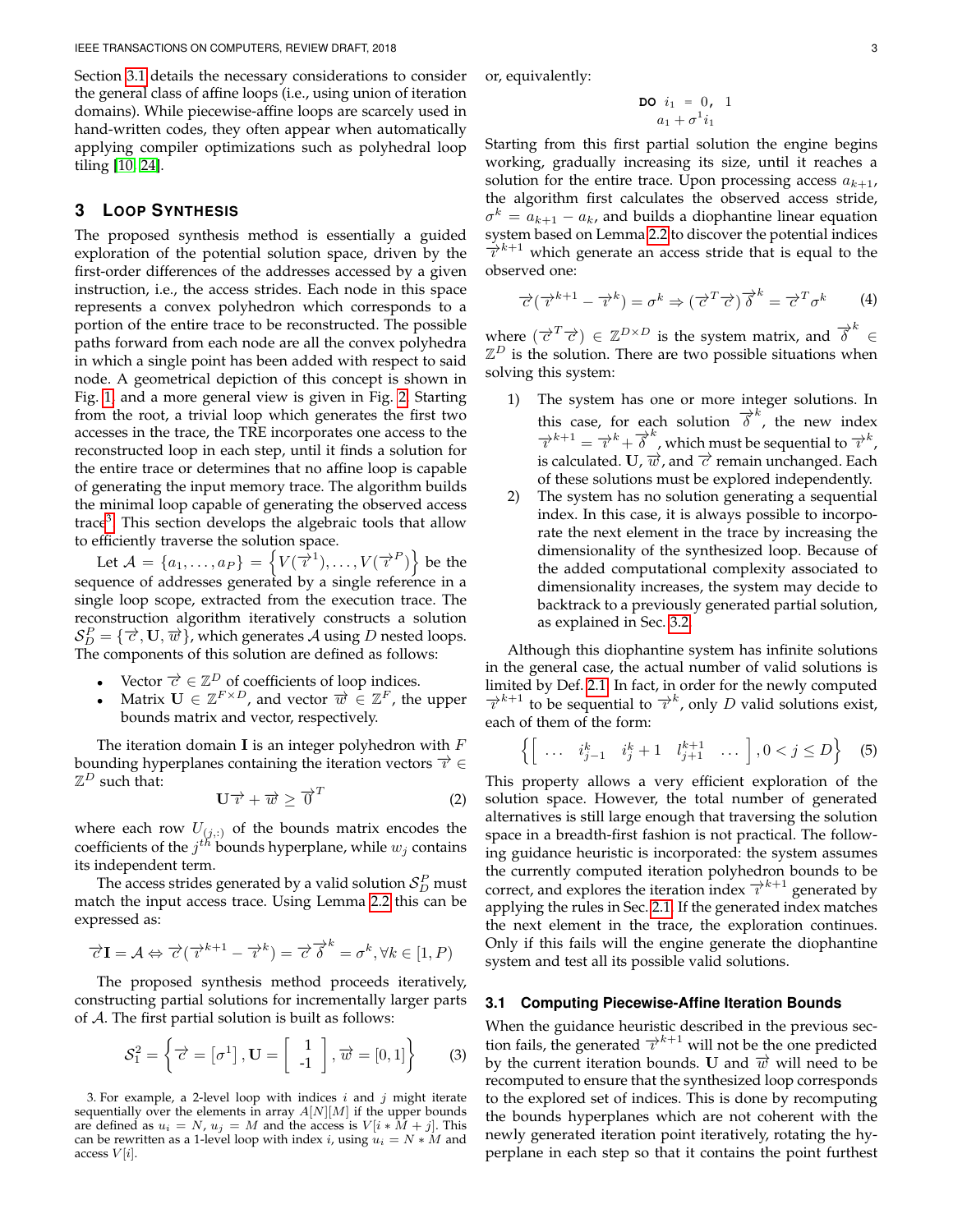<span id="page-3-3"></span><span id="page-3-2"></span>

<span id="page-3-0"></span>Fig. 1. Geometrical example of solution space. Assume that the reconstruction has reached a point represented by the iteration polyhedron I including the black dots in Fig. [1a.](#page-3-2) Its tentative bounding half-spaces, represented by dashed lines, are  $(i1 \ge 0)$ ,  $(i1 \le 1)$ ,  $(i2 \ge 0)$ , and  $(i2 \le 9)$ . There are 5 options for adding a point to I. The first two ones are depicted as hollow dots in Fig. [1a,](#page-3-2) and correspond to adding points  $(1, 9)$  or  $(2, 0)$ . Both will produce a potentially different stride in the access to V, depending on the access function f, which will be matched to the stride in the memory trace to assess its correctness. Note that, if (2,0) is selected, the upper bounds hyperplane for i2 will change to (i2  $\leq$  9  $-$  i1) (dotted line in the figure). The other three solutions correspond to dimensionality increases. One of them, depicted in Fig. [1b,](#page-3-3) corresponds to adding a new dimension to I in a way that it represents the outer loop of the nest (since point  $(0, 1, 8)$  is followed by  $(1, 0, 0)$ ). The access function f will be modified to include i3 matching the stride in the memory trace. Note that two additional solutions like this one exist, in which the new loop is added as the middle (the new point is  $(1, 1, 0)$ ), or as the inner loop (the new point is  $(1, 8, 1)$ ).



<span id="page-3-1"></span>Fig. 2. Generic solution space. For each index  $\overrightarrow{r}^k$ , there are  $(2D +$ 1) possible values for  $\overline{\tau}^{k+1}$ . The D alternatives on the left side are obtained using an operation  $+(j,\overrightarrow{r})$  that increases index  $i_j$  by one, and resets all inner indices. The  $(D+1)$  alternatives on the right are obtained by applying an operation  $\lambda(j, \overrightarrow{x})$ , which inserts a new loop at level  $(j +$ 1). For instance, if  $\overline{\tau}^k = \overline{[3, 5, 7]}$  and lower bounds were 0, there are 7 alternatives for  $\vec{\tau}^{k+1}$ :  $+(\vec{1}, \vec{\tau}^{k}) = [4, 0, 0], +(2, \vec{\tau}^{k}) = [3, 6, 0], +(3, \vec{\tau}^{k}) = [3, 5, 8], \lambda(0, \vec{\tau}^{k}) = [1, 0, 0, 0], \lambda(1, \vec{\tau}^{k}) = [3, 1, 0, 0], \lambda(2, \vec{\tau}^{k}) = [3, 5, 1, 0],$  and  $\lambda(3, \vec{\tau}^{k}) = [3, 5, 7, 1].$ 

away from it (in a way similar to Quickhull [\[3\]](#page-7-14)). This process repeats until a valid solution is found; otherwise there is no convex polyhedron containing all required points. But it is still possible that a piecewise-affine solution exists.

Piecewise-affine loops are formed by the union of affine iteration domains (typically using max() and min() functions on loop bounds). Discovering new bounds is a relatively simple process: if rotating a bounds hyperplane fails to make the iteration polyhedron consistent with the generated iteration vectors, the engine will try to introduce a new hyperplane so that the problematic iteration point lies on its surface, and contains all other points in I. For upper bounds hyperplanes this is a lightweight operation:

as illustrated by Eq.  $(5)$ , only D sequential indices exist under previously known lower bounds. However, discovering new lower bounds is a more complex problem. In this situation, the values for the indices which are reset on Eq. [\(5\)](#page-2-3) are unknown, and must be discovered by solving an underdetermined equation system. Mathematically, this can be modeled by modifying the  $+(j, \vec{\tau})$  operation in Fig. [2](#page-3-1) so that it increases index  $i_j$  by one but, instead of resetting all inner indices to the currently known lower bounds  $l_j$ , resets them to unknown values  $(i_{j+1}^{k+1},...,i_D^{k+1})$  such that  $\overrightarrow{v}^{k+1}$ matches the observed stride:

$$
\overrightarrow{c}(\overrightarrow{v}^{k+1} - \overrightarrow{v}^k) = \begin{bmatrix} c_j & \dots & c_D \end{bmatrix} \begin{bmatrix} 1 \\ i_{j+1}^{k+1} - i_{j+1}^k \\ \vdots \\ i_D^{k+1} - i_D^k \end{bmatrix} = \sigma^k
$$

This system is underdetermined for any value ( $j < D -$ 1). This implies that, in the general case, there exist infinite  $\overrightarrow{v}^{k+1}$  candidates that provide the observed stride. In order to reduce the possibilities to a tractable set, two restrictions are introduced:

- 1) Only K unknowns in the set  $(i^{k+1}_{j+1}, \ldots, i^{k+1}_D)$  are allowed to reset to a value different from the ones predicted by the currently known lower bounds. In our experimental tests with PolyBench/C (see Sec. [4.2\)](#page-5-0),  $K = 3$  is enough to ensure optimal reconstruction of all references. Smaller values of K will result in less branching, but will potentially cause no solutions to be found within reasonable time or memory constraints for some traces.
- 2) Candidate vectors are restricted to those inside or adjacent to the iteration polyhedron projected by the current bounds (i.e., no point may exist in  $\mathbb{Z}^{\tilde{D}}$ in between a candidate vector and the projected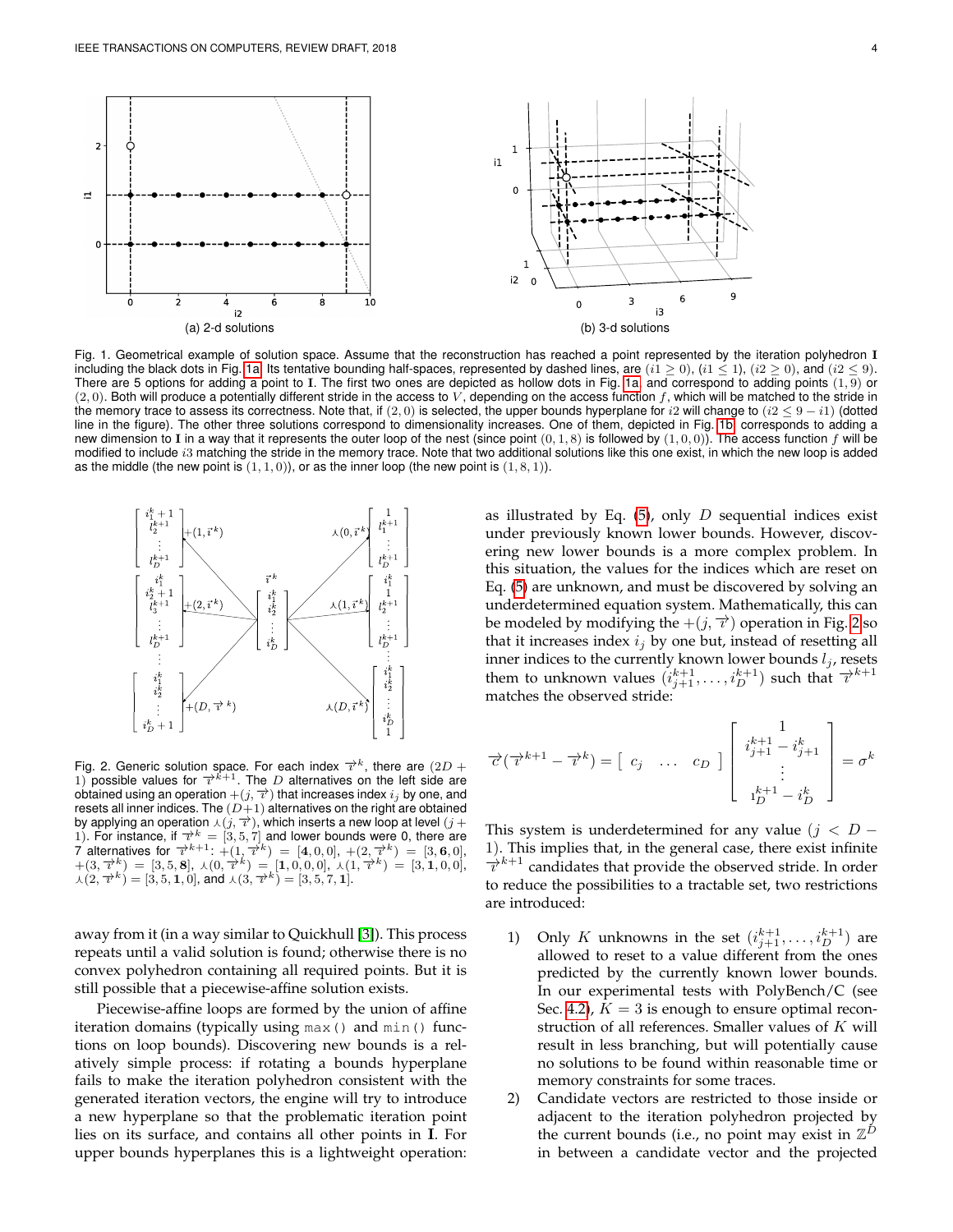polyhedron). This achieves optimal reconstruction of all references in PolyBench/C.

Once a valid  $\overrightarrow{v}^{k+1}$  is determined, a new bounds hyperplane is computed iteratively as previously described. The process ensures that no points previously outside the iteration domain are now included in it, by successively adding as many new faces as necessary to preserve the original bounds.

# <span id="page-4-1"></span>**3.2 Algorithm**

Algorithm [1](#page-4-2) presents the pseudocode of the Trace Reconstruction Engine (TRE). Esentially, the processing starts with an empty SCoP, and tries to enlarge it by sequentially adding points in the trace inside the add\_iter call in line 14: in line 2 all the indices lexicographically following the most recent one are generated, while the loop in line 3 checks whether each of the generated indices explains the next value  $\overrightarrow{v}^k$  in the trace. A list of candidate SCoPs is maintained and sorted by fitness heuristics. Whenever a solution cannot be found by building over the best ranked candidate, control will return to the TRE function. This function will retrieve the best ranked candidate in line 11, increase its dimensionality to incorporate one new point to the SCoP, and continue processing it. Line 4, which integrates the new iteration vector in the iteration domain, includes the potential modification of loop bounds and could fail if a non-convex polyhedron is generated.

```
Algorithm 1: Pseudocode of the TRE
   Input: the access trace, A; an input SCoP S
   Output: a SCoP reproducing the accesses in A
1 Function add iter(A, S)
 2 for \vec{\tau}^{k+1} \in \mathcal{L} such that \vec{\tau}^{k+1} \vec{\tau} = a^k do for \vec{\tau}^{k+1} \in \mathcal{L} such that \vec{\tau}^{k+1} \vec{\tau} = a^k do
 4 S
0 = S ∪ −→ı
k+1;
 \mathsf{s} | S_list = S_list \cup add_iter(\mathcal{A}, \mathsf{S}')
 6 end
7 end
8 Function TRE(A)
       Slist = {EMPTY_SCoP};
10 while True do
            // retrieve the best ranked SCoP
11 | S = retrieve\_best(S\_list);12 if (\#\mathcal{D}^S == len(\mathcal{A})) then return S;
             // add dimension to include a^k13 | S = increase\_dimensionality(S, a^k);14 add\_iter(\mathcal{A}, S),
15 end
16 end
```
<span id="page-4-2"></span>The previous pseudocode is a high-level representation of the actual implementation of the TRE. In fact, instead of generating a single lexicographical successor as shown in line 2, the engine streamlines the analysis by generating a slice of values corresponding to a full iteration of the outer loop, assuming that the currently known bounds are correct. If the memory accesses generated by that slice match the observed trace, the entire slice is incorporated and the process continues. Otherwise, the granularity of the generated slice is lowered, and the process repeated. Eventually, the trace is processed at the single entry level if necessary. Once the problematic region is analyzed, the size of the generated slices becomes larger to increase performance.

When the guidance heuristic detailed in Sec. [3](#page-2-0) works flawlessly, the algorithm finishes in time  $O(P)$  (the number of points in the trace). If the heuristic were to fail systematically, the algorithm would finish in  $O(D^P)$ . This behavior would be very rare, and imply a complete lack of regularity in the trace. From the memory perspective, the current implementation of the TRE requires to load into memory: i) the entire trace to be reconstructed; ii) U,  $\vec{w}$ , and  $\vec{\tau}$  for each branch explored in the reconstruction tree; and iii) a matrix containing the subset of surface points in the iteration polyhedron of the branch being currently explored, as they are needed when recomputing iteration bounds. This is by far the largest of the structures manipulated during the synthesis process. Other intermediate structures such as equation systems never contain more than a few dozen elements, and they are not relevant from the total memory point of view.

# <span id="page-4-0"></span>**4 EXPERIMENTAL RESULTS**

The proposed TRE algorithm has been implemented in Python and applied to the PolyBench/C 4.2.1 suite [\[20\]](#page-7-11). It includes 30 applications from domains such as linear algebra, stencil codes, and data mining. The reconstruction algorithm was run for one reference of each loop scope in the static control parts of these applications (enclosed within scop pragmas). The entire memory access trace for each reference was stored in memory before being processed. The "large" problem size was used, except for floyd-warshall ("medium" size), which generates traces one order of magnitude larger than the second largest benchmark, taking up more than the available RAM. The characteristics of the traces for each benchmark are broken down in Table [1.](#page-5-1) Each execution was performed on an Intel Core i7 8700K Coffee Lake 3.70 GHz, with 64 GB of RAM.

#### <span id="page-4-3"></span>**4.1 Single-Domain Traces**

Figure [3](#page-5-2) shows aggregated trace sizes and processing times for each application. These largely depend on the number of reconstructed loops, as well as on the iteration pattern. For instance, the most efficient reconstruction is achieved for one of the references in deriche, an edge detection filter accessing arrays with a constant, single stride. The resulting trace is therefore trivial to recognize and is processed at 8.5 billion accesses per second. Disregarding single stride references, the most efficient reconstruction is achieved for one of the fdtd-2d references, a 2-d finite-difference timedomain kernel. This originally 3-d loop is reconstructed as a 2-d loop (the two inner ones are coalesced into a single one) in which the outer loop iterates only once per each 1.2 million iterations of the inner one. As a result, the reconstruction process can be largely streamlined: the trace contains blocks of 1.2 million elements separated by the same stride. Its 600 million accesses are sequentially processed in 20 milliseconds. Note that these numbers are referring to individual references contained in each application, while the figures show the aggregated values.

On the opposite end, one of doitgen's references, emitting 3.4 million addresses, is the one processed at the slowest rate. It features a 2-level loop nest where the largest block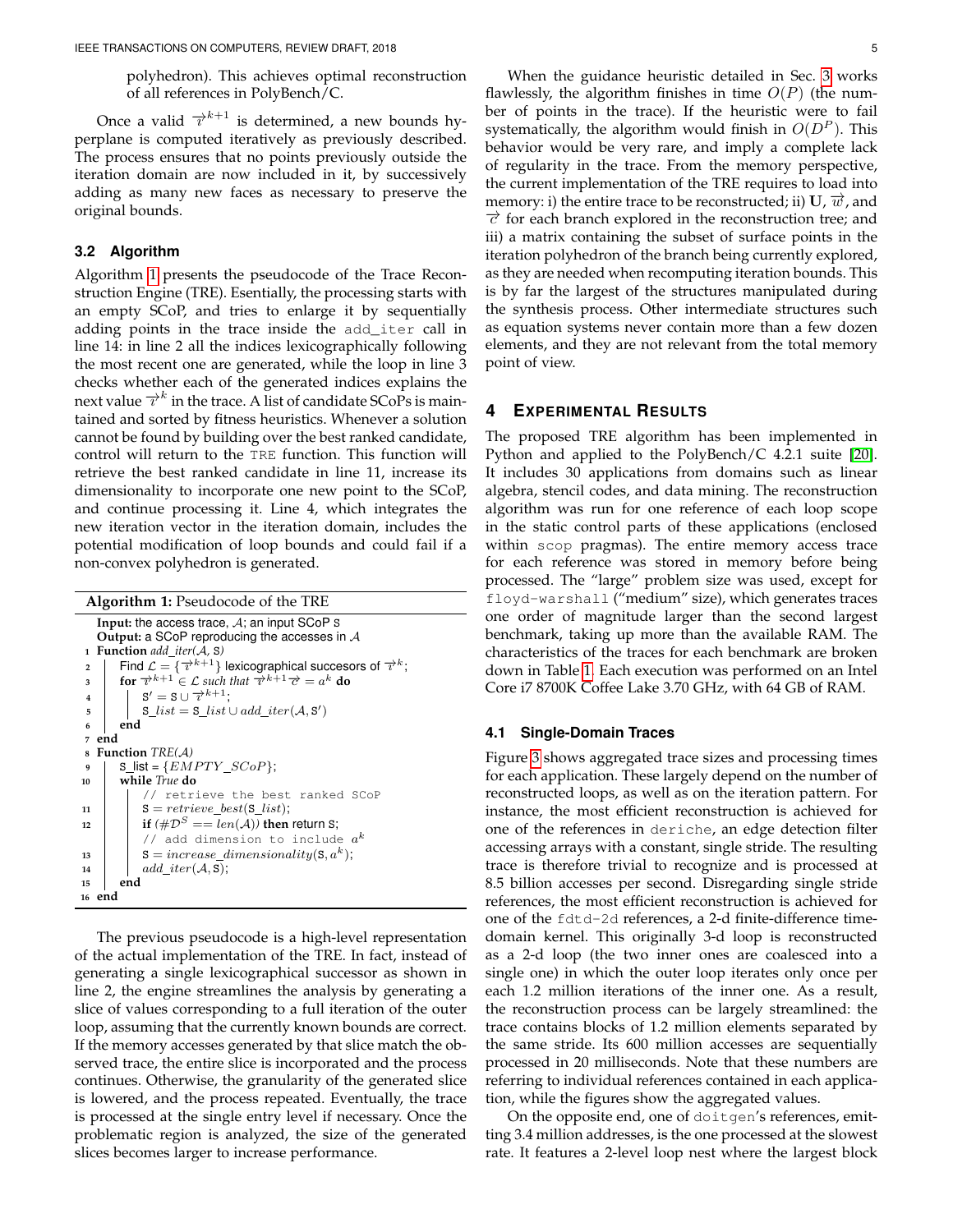TABLE 1

<span id="page-5-1"></span>Characteristics of the PolyBench/C benchmarks. The TRE was run for one sample reference of each loop nesting level in each benchmark SCoP. The total number of these sampled references for each benchmark is labeled as #Scopes in the table.

|                  | Original (Sec. 4.1) |                           |                | <b>Tiled</b> (Sec. 4.2) |                           |                |
|------------------|---------------------|---------------------------|----------------|-------------------------|---------------------------|----------------|
| <b>Benchmark</b> | #Scopes             | #Accesses $(\times 10^6)$ | Max. depth     | #Scopes                 | #Accesses $(\times 10^6)$ | Max. depth     |
| 2mm              | 4                   | 1657.58                   | $\overline{2}$ | 6                       | 1656.96                   | 6              |
| 3mm              | 6                   | 2702.59                   | 3              | 6                       | 2701.71                   | 6              |
| adi              | 6                   | 1993.01                   | 3              | 12                      | 996.00                    | 5              |
| atax             | 4                   | 7.98                      |                | 4                       | 7.984                     | 4              |
| bicg             | 3                   | 3.99                      |                | 4                       | 7.984                     | 4              |
| cholesky         | 4                   | 1335.33                   | 3              | 10                      | 1363.90                   | 6              |
| correlation      | 8                   | 1012.92                   | 3              | 9                       | 1013.64                   | 6              |
| covariance       | 5                   | 1012.92                   | 3              | 7                       | 1013.64                   | 6              |
| deriche          | 6                   | 53.08                     | $\overline{c}$ | 3                       | 26.54                     | 4              |
| doitgen          | 3                   | 544.32                    | 3              | 3                       | 544.32                    | 4              |
| durbin           | 4                   | 6.00                      | $\overline{c}$ | 4                       | 6.00                      | $\mathbf 2$    |
| fdtd-2d          | 4                   | 1798.40                   | 3              | 7                       | 598.93                    | 6              |
| floyd-warshall   | 1                   | 125.00                    | $\overline{c}$ |                         | 125.00                    | 5              |
| gemm             | 2                   | 1321.10                   | 3              | 2                       | 1321.10                   | 6              |
| gemver           | 4                   | 12.00                     | $\overline{c}$ | 3                       | 8.00                      | $\overline{4}$ |
| gesummv          | 2                   | 1.69                      |                | 5                       | 3.38                      | 4              |
| gramschmidt      | 6                   | 1441.92                   | 3              | 5                       | 1441.92                   | 5              |
| heat-3d          | $\overline{c}$      | 1643.03                   | 4              | 86                      | 842.23                    | 8              |
| jacobi-1d        | $\frac{2}{2}$       | 2.00                      | 2              | 6                       | 1.00                      | 4              |
| jacobi-2d        |                     | 1684.80                   | 3              | 23                      | 843.70                    | 6              |
| lu               | 3                   | 2666.67                   | 3              | 13                      | 2666.67                   | 6              |
| ludcmp           | $\frac{8}{2}$       | 2672.67                   | 3              | 15                      | 2676.66                   | 3              |
| mvt              |                     | 8.00                      | 2              |                         | 4.00                      | 4              |
| nussinov         | 5                   | 2610.41                   | 3              | 6                       | 2604.17                   | 5              |
| seidel-2d        | $\mathbf{1}$        | 1996.00                   | 3              | 1                       | 1996.00                   | 6              |
| symm             | 2                   | 600.60                    | 3              | 5                       | 600.60                    | 3              |
| syr2k            | $\overline{c}$      | 721.32                    | 3              | $\overline{c}$          | 721.32                    | 6              |
| syrk             | $\frac{2}{2}$       | 721.32                    | 3              | $\overline{c}$          | 721.32                    | 6              |
| trisolv          |                     | 2.00                      | 2              | 5                       | 2.00                      | 4              |
| trmm             | 2                   | 600.60                    | 3              | 2                       | 600.60                    | 6              |



Total trace accesses  $(x10^6)$  I

<span id="page-5-2"></span>Fig. 3. Reconstruction times (upper axis) and trace sizes (lower axis) for PolyBench/C benchmarks, ordered by trace size. Axes are logarithmic.

of single-strided accesses contains only 160 elements. As such, the number of outer loop iterations, and consequently generated slices, is much larger. While in the slowest nonsingle-strided case the engine is capable of processing 2 million accesses per second, in the fastest one this figure goes up to 3 billion accesses per second (1500x faster). The entire aggregated input is processed at a rate of 20 million accesses per second.

A straightforward use of affine modeling is memory trace compression. We compared raw sizes, sizes using NumPy's NPZ (which uses gzip), and the sizes required to store U,  $\vec{w}$ , and  $\vec{c}$ , which are enough to reconstruct the entire trace. The entire experimental set, which is 230 GB in size and can be compressed into 14.5 GB using NPZ, takes up 14 kB when compressed using the affine loop bounds reconstructed by the TRE. This represents a  $17.2 \times 10^6$  and  $1.1 \times 10^6$  compression factor with respect to the raw data and NPZ, respectively.

#### <span id="page-5-0"></span>**4.2 Piecewise-Affine Traces**

Figure [4](#page-6-1) details the reconstruction performance of tiled PolyBench/C 4.2.1 benchmarks. Pluto 0.11.4 was used to tile the static control parts in PolyBench/C using the  $-\text{time}$ parameter. No parallelization or vectorization was performed. The figure clearly shows how the performance of recognizing the traces of tiled codes has decreased, in general, with respect to the original, untiled ones. The best performance is again obtained for a single-strided trace from deriche, recognized at a speed of 8.5 billion accesses per second. If we focus on non-single strided accesses, the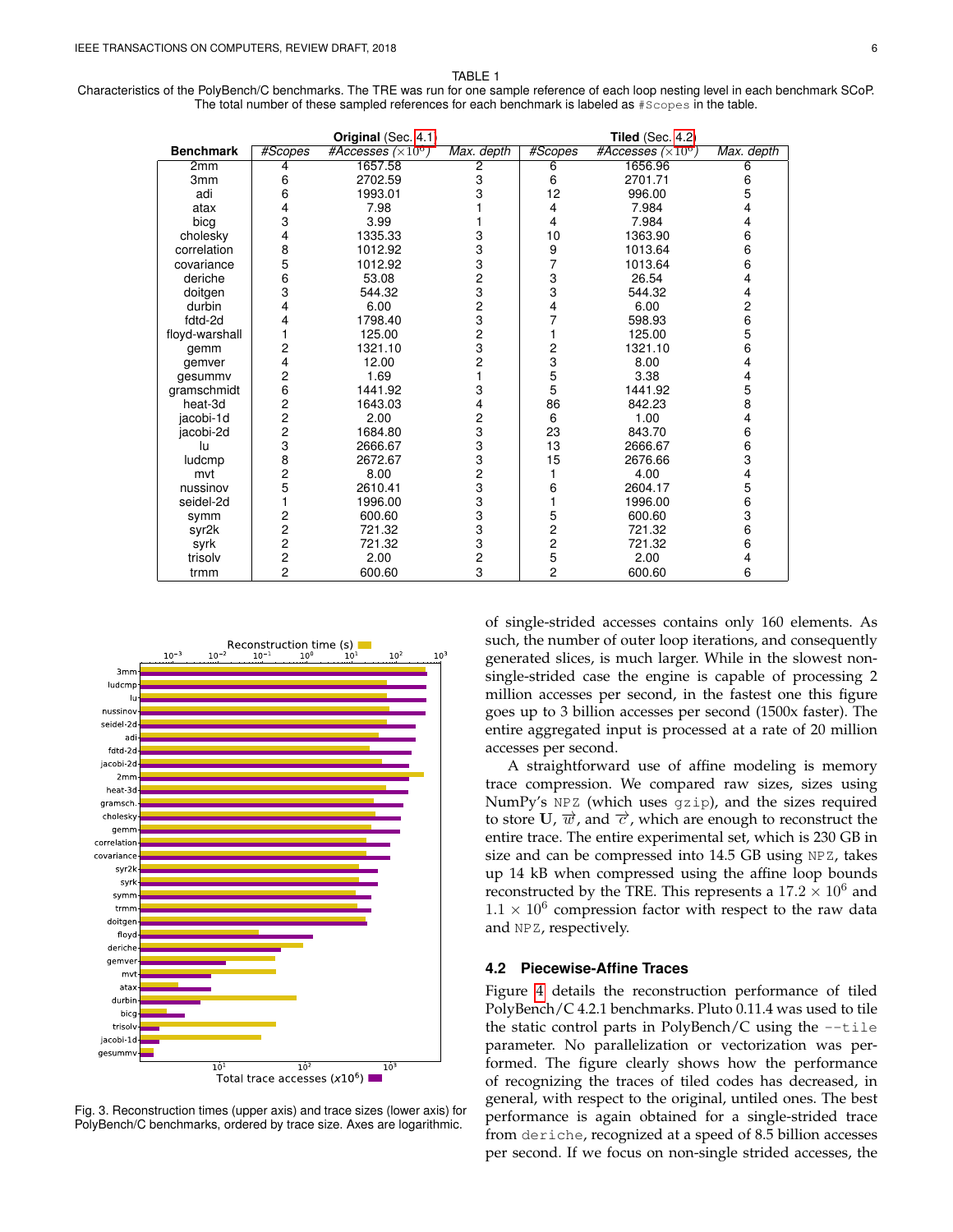

<span id="page-6-1"></span>Fig. 4. Reconstruction times (upper axis) and trace sizes (lower axis) for the tiled PolyBench/C benchmarks, ordered by trace size. Axes are logarithmic. The left bar in the time axis represents the reconstruction time for the original, untiled code and is included for reference.

fastest reconstruction is achieved for one of the references in ludcmp, an LU decomposition followed by forward substitution, embedded in a triangular 3-d loop. The trace is reconstructed at 43 million accesses per second. On the opposite situation, one of the references of heat-3d, a stencil code solving the 3-d heat equation, is reconstructed at a rate of only 7000 accesses per second. While this is a small subtrace, reconstructed in under 3 minutes, it exemplifies one of the added difficulties of processing high dimensionality traces. This is a 6-dimensional loop. Not only the complexity of the equation systems is increased, but also the number of potentially valid paths. The entire aggregated input is processed at a rate of 6.1 million accesses per second, 3 times slower than in the single-domain case. Furthermore, 4 small references in the heat-3d benchmark (out of the total 258 analyzed, representing 0.1% of the total experimental data volume) cannot be reconstructed by the current implementation of the TRE, as memory is exhausted before finding a solution.

As for trace compression, we again compare raw sizes, sizes using NPZ compression, and the sizes required to store U,  $\vec{w}$ , and  $\vec{c}$ . The experimental set now takes up 202 GB; 8.1 GB using NPZ; and 1.22 MB when reconstructed using the TRE. This represents a  $1.7 \times 10^5$  and  $6.8 \times 10^3$  compression factor with respect to raw data and NPZ, respectively.

## <span id="page-6-0"></span>**5 RELATED WORK AND APPLICATIONS**

Several works have explored the representation of traces as loops to achieve benefits such as compression or program optimization. Clauss et al. [\[6,](#page-7-3) [7\]](#page-7-4) characterized program behavior using polynomial piecewise periodic and linear interpolations separated into adjacent program phases to reduce function complexity. Ketterlin and Clauss [\[15\]](#page-7-5) proposed a method for trace prediction and compression based on representing memory traces as sequences of nested loops with affine bounds and subscripts. From an input trace containing multiple references, they synthesize a program that generates the same trace when executed. Interestingly, although the objectives are very similar to our work, their approach is very different. As opposed to the singlereference approach followed by TRE, this work models full traces using imperfectly nested loops, without pre- or postprocessing steps. A stack of terms (trace entries) is used, searching for triplets that can be rewritten as a loop. Nonminimal solutions may be found due to the greedy approach to merging triplets, or if some algorithmic parameters (e.g., the window size) are not large enough to detect regularity. We applied the approach in [\[15\]](#page-7-5) to the same input traces as provided to the TRE in Sec. [4,](#page-4-0) with a window size of 100 terms. Single-domain traces are minimally reconstructed, except for 4 references in the cholesky, lu, ludcmp, and nussinov benchmarks, for which several loops and statements are synthesized. Out of a total of 107 references, they account for 21.3% of the total data volume. For piecewiseaffine traces the problem is exacerbated: multistatement representations are generated for 197 out of 258 references, accounting for 90.7% of the data volume. The average number of statements generated by [\[15\]](#page-7-5) in this case is 16.4, with a maximum of more than 2000 for seidel-2d, a particularly complex input. However, the approach in [\[15\]](#page-7-5) manages to solve the 4 references in heat-3d for which the TRE fails, and decreases maximum loop depth when it generates multiple statements for a single reference.

One application example where minimal reconstruction is desirable is generating equivalent affine versions of nonaffine codes, which may then be optimized using an off-theshelf polyhedral compiler. An example is the optimization of the sparse matrix-vector multiplication by Rodríguez and Pouchet [\[21\]](#page-7-15). The approach employed in this work was to i) trace the execution of the irregular SpMV code for a given input matrix; ii) analyze the generated trace using the TRE; iii) generate an affine code that runs the original computation from the TRE output; and iv) generate code using off-the-shelf polyhedral compilers. Generating minimal code in this case proved to be critical to avoid large control overheads in the automatically generated affine codes.

Trace-based code reconstruction has been successfully employed for automatic parallelization. Holewinski et al. [\[12\]](#page-7-16) use dynamic data dependence graphs derived from sequential execution traces to identify vectorization opportunities. Apollo [\[14,](#page-7-17) [23\]](#page-7-18) is a dynamic optimizer which uses linear interpolation and regression to model observed memory accesses. Nearly affine accesses are approximated using two hyperplanes enclosing potentially accessed memory regions, and their convex hull incorporated into the dependence model. Skeleton optimizations are statically built, reducing runtime overhead; and are dynamically selected, instanced, and verified using speculative mechanisms.

To reduce remote memory accesses in NUMA architectures, good data placement is essential. Piccoli et al. [\[19\]](#page-7-19)